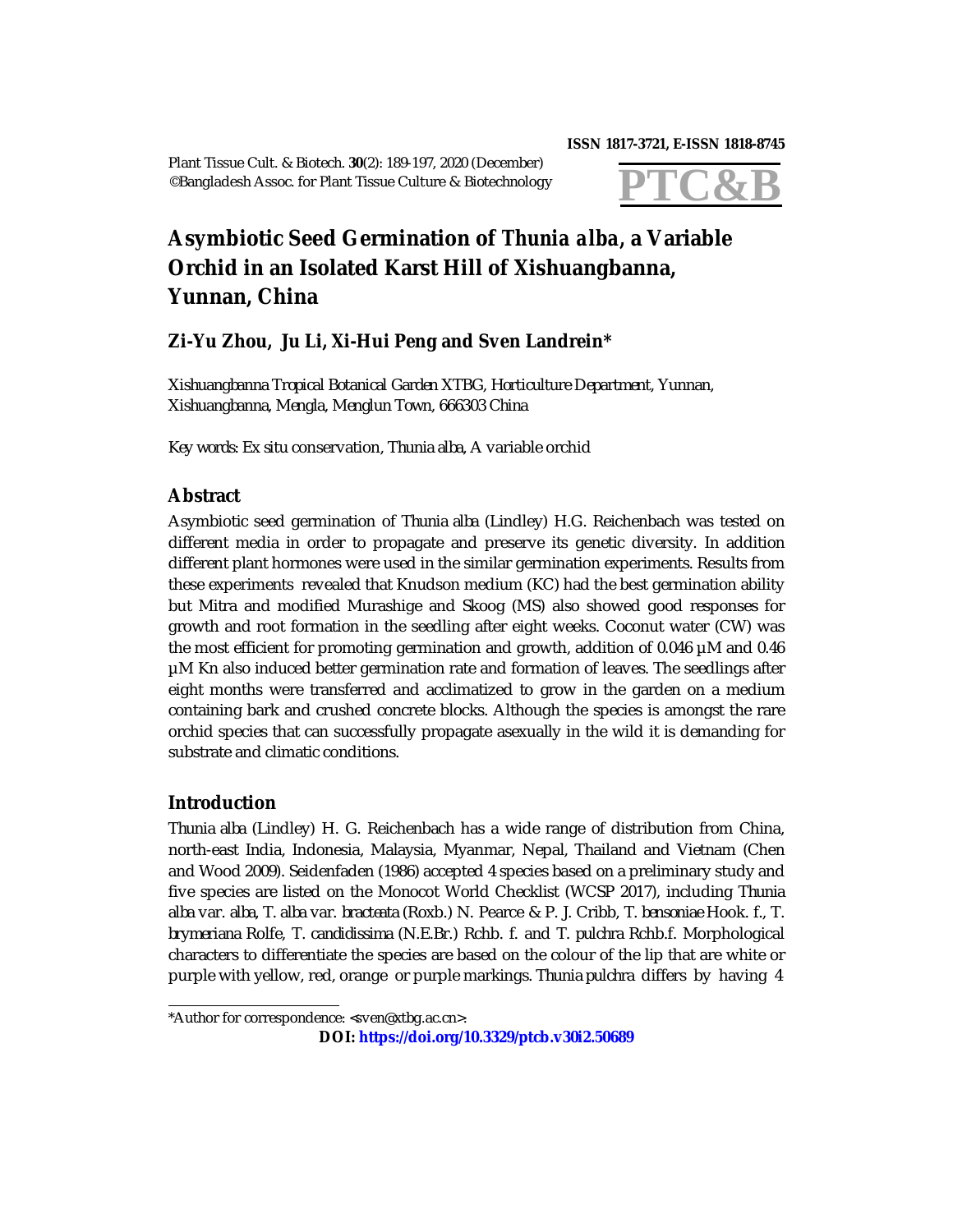not 8 pollinia, smaller flowers and a lip with a minute spur (Andre Shuiteman, Pers. Comm.). No recent revision of the genus exists but only *Thunia alba* is recorded for China (Chen and Wood 2009, Li et al. 2015). In Yunnan the plant is present in Dali, Lincang, Lancang, Pu'er, Wenshan and Xishuangbanna prefectures ranging from 1200 to 2300 m altitude (Gao et al. 2013). Present collection is from Southeast Xishuangbanna in Mengla county at an elevation of 1000 m, growing on a karst hill. The population in this locality is less than 15 individuals. The population is remarkable by the colour of its labellum, with a yellow centre, orange stripes on the margin and an erose margin (Fig. 1C). Although the actual knowledge in the taxonomy of the genus is insufficient to assign this taxon to any form, this represents an interesting variation for use in horticulture and *ex situ*  conservation and may be linked to a particular distribution pattern within the genus.

*Thunia alba* is a lithophytic species and is amongst the few orchids that can have an asexual vegetative reproduction by producing new plantlet at the nodes of the fleshy stems (Figs 1D and 2). Node section and rooting is the easiest way to obtain new plants for *ex situ* programs and is relatively easy when provided with a suitable growing medium. However, it can only produce a limited amount of plants and does not preserve the genetic diversity obtained by using wild pollinated seeds.

Germination of orchid seeds in the wild is difficult without the symbiotic association of the mycorrhizal fungi, therefore asymbiotic seed germination is a valuable technique for *ex situ* conservation (Arditti and Ernst 1993, Arditti 1967). This represents a valuable technique for propagation and aims at preserving genetic diversity, with good reintroduction and ornamental potentials.

There are a few reports on *in vitro* germination of seeds in the genus *Thunia* (Singh et al. 2014), and in addition such requirements are specific and depend on the orchid variety and provenance. In this study authors evaluate the effect of several media composition on the asymbiotic seed germination, protocorm and seedling growth of *Thunia alba*, from an isolated Karst population in Xishuangbanna.

### **Materials and Methods**

Yellowish capsules from wild pollinated plants were harvested in Xishuangbanna, Mengla on a Karst hill known for its rich orchid diversity (Gao et al. 2013). Experiments were done in the laboratory of the Horticulture Department, Xishuangbanna Tropical Botanical Garden, Chinese Academy of Science (XTBG, CAS).

The capsules were sterilized by soaking several times in 70% alcohol for 5 minutes and rinsed with distilled water. The capsules were opened, and seeds were transferred in a syringe where they could be further cleaned with a 2% sodium hypochlorite solution (NaOCl).

Four media were chosen following Singh et al. (2014), namely Knudson (KC) (1946), Vacin and Went (VW) (1949), Mitra (1976) and Murashige and Skoog (1962), to test for their effectiveness in promoting germination of seeds. MS medium was also tested using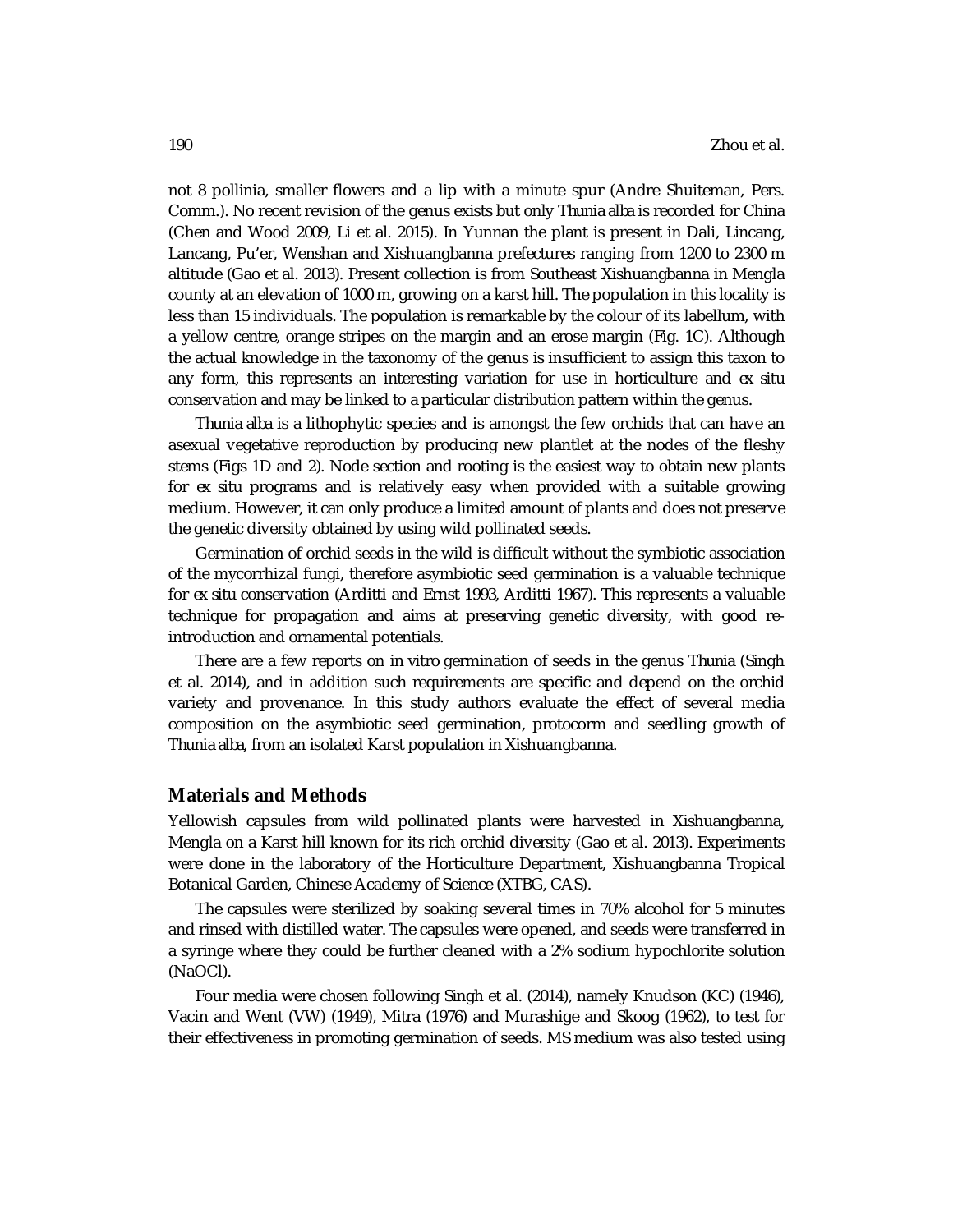#### Asymbiotic Seed Germination of *Thunia alba* 191

half strength (half MS) as well as with different concentration of salts (major salts in  $\frac{1}{2}$ ) strength and minor salts and organic components in full strength). Three per cent sucrose and 0.8% agar were added to each medium. pH was adjusted to 5.8 by adding 0.1N NaOH or 0.1N HCl. Each medium was autoclaved at 121ºC for 20 min. To study the effect of cytokinin in promoting the germination and growth of the seeds and protocorms authors also prepared MS with different concentrations of added cytokinin. Coconut water (CW) (10, 20 and 30% v/v), BAP (0.044, 0.44, 4.4 and 22.0 µM) and Kn (0.046, 0.46, 4.6 and 23.0 µM). Seeds were then transferred to the sterile media under laminar flow



Fig. 1. *Thunia alba* collected in Xishuangbanna, Mengla, 1000 m high: A. Flowering plant in July at the beginning of the rainy season. B. Fruiting plant at the end of the rainy season in October. C. Flower showing lip with yellow centre and red/purple stripes on the margin. D. Adventitious plantlet formed on an old stem's node.

and were observed and counted every week for two months. Mitra medium was problematic, because high level of charcoal content made the Petri dishes black and authors were not able to count non germinated seeds under the inverted microscope. For this reason, they only observed germination, protocorm and seedlings stages for this medium. The Petri dishes were transferred into a culture room with a 16/8 hrs photoperiod at 25ºC.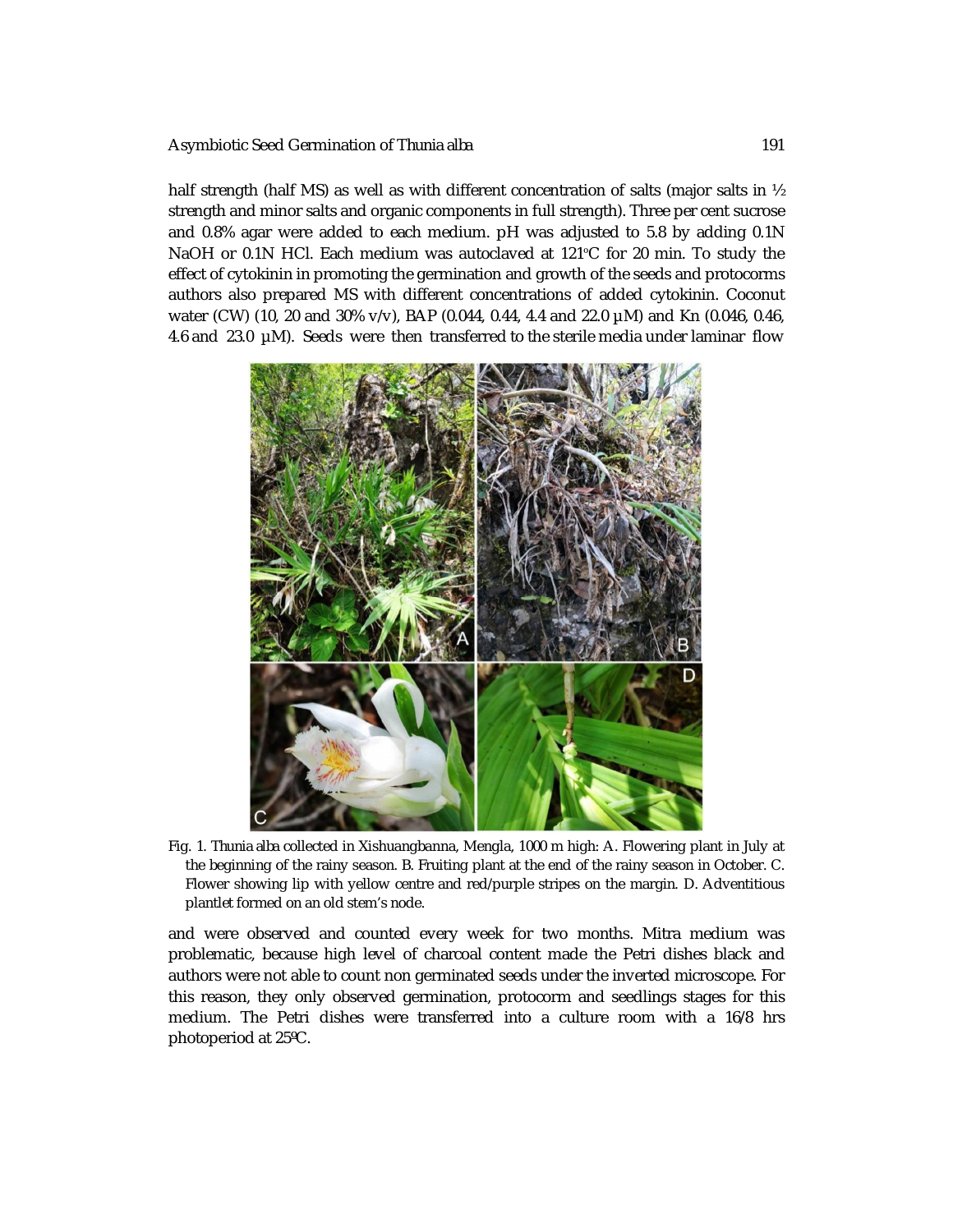Every treatment had 14 replicates and each experiment was repeated three times. The data were subjected to completely randomized design and analysed using one-way ANOVA statistics and means were compared with the LSD (Snedecor and Cochran 1989).



Fig. 2. Asexual reproduction of *Thunia alba*. A. Flowering plant during the rainy season. B. Fruiting plant at the end of the rainy season without leaves. C. Plantlets and roots produced on the nodes of the stem during the dry season.

### **Results and Discussion**

All media showed more than 60% germination and Knudson had the highest rate of germination (79.3%, Table 1). No significant difference between Knudson, MS full and half MS were observed. Seeds elongated after the first week and the first protocorms were produced after 2 weeks on half MS and only after four weeks on Mitra. All seeds swelled to become yellow to green embryo (Fig. 3A) but later all became green coloured protocorms (Fig. 3C). Cilia and roots were initiated at the latest stage after one or two leaves were produced (Figs 3F-G) and were particularly abundant on Mitra. The addition of 20% coconut water (CW) got the highest rate of germination (Table 2). BAP 0.044 µM as well as Kinetin (0.046 and 4.6 µM) also improved germination rate but higher concentration of CW was not beneficial. Kn in lower concentration was also beneficial for root formation and size of the seedlings.

Similar study indicated that the protocorms may require 10 months to attain a suitable size prior to acclimatization (Jualang et al. 2014). After ten months, seedlings were approximately 5 cm long bearing 8 - 10 leaves and more than 5 roots. Seedlings were transferred on a substrate with bark and crushed concrete to recreate the Karst condition in which the species was found growing (Fig. 3H).

Morphological and genetic variation studies within the genus *Thunia* are lacking thus the number of species is still open for debate (Sudhakar 2013). Conservation work needs good taxonomic systems to be able to preserve most of the diversity. Increasing knowledge on propagation is also a way of preserving this diversity when this basic knowledge is lacking. *Thunia alba* has a wide distribution range (Chen and Wood 2009), is a variable species and it is often found growing as a lithophytic plant on isolated and disjunct Karst hills. The labellum with a yellow centre, orange stripes on the margin and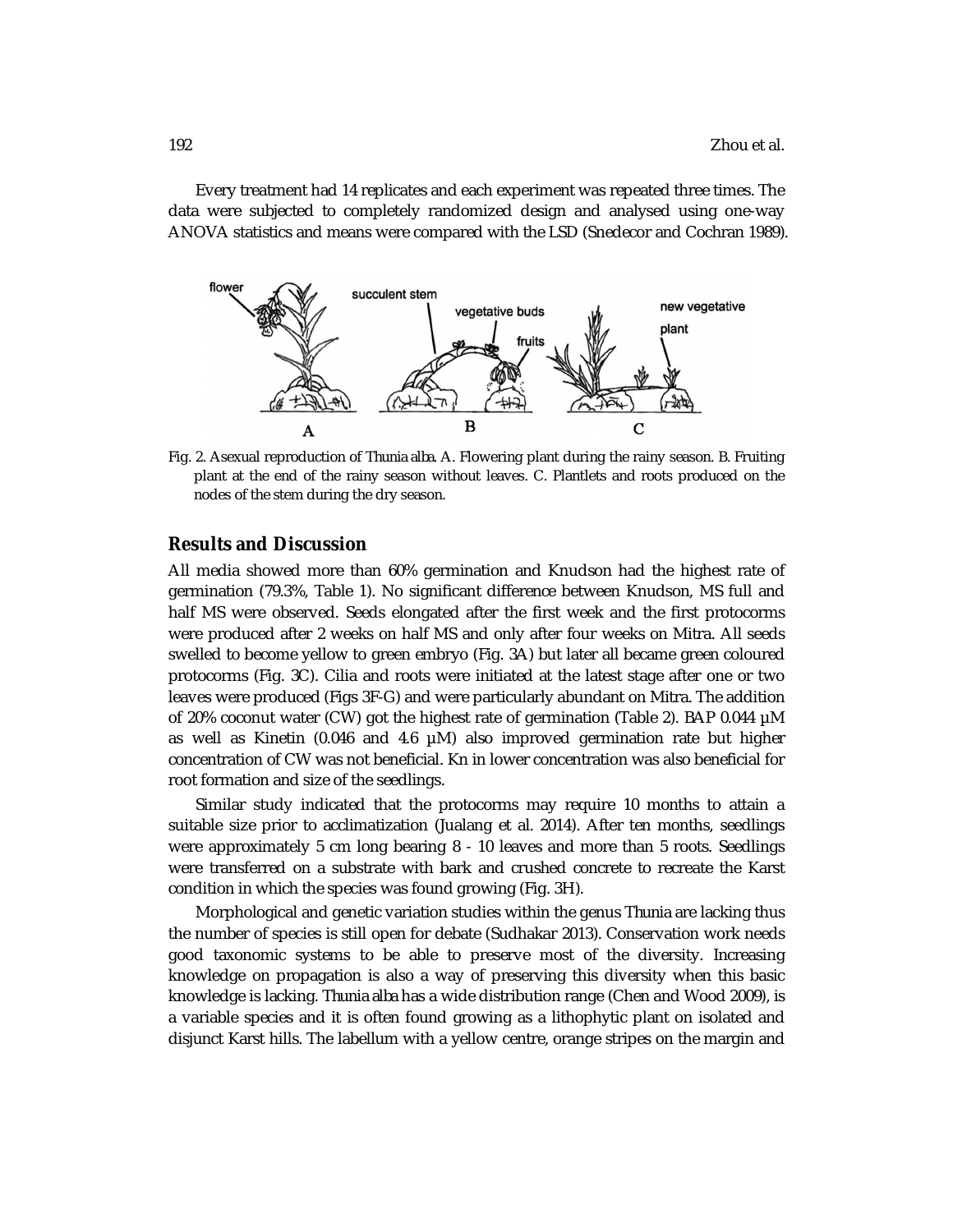#### Asymbiotic Seed Germination of *Thunia alba* 193

an erose margin is different from similar plants growing in Xishuangbanna (Gao et al. 2013) and more similar to plants named *Thunia alba* var *bracteata* (Sudhakar 2013), but this has no yellow markings in the centre of the lip.



Fig. 3(A-H). Development stage of *Thunia alba* from seeds to protocorm and seedlings: A. Seeds after two weeks. B. Elongating seeds. C. Protocorm after 4 weeks. D-E. Young seedling. F. First leaves after 8 weeks. G. Papille (roots) forming after 8 weeks. H. Seedling after 4 months. Scale bar 1mm in A-H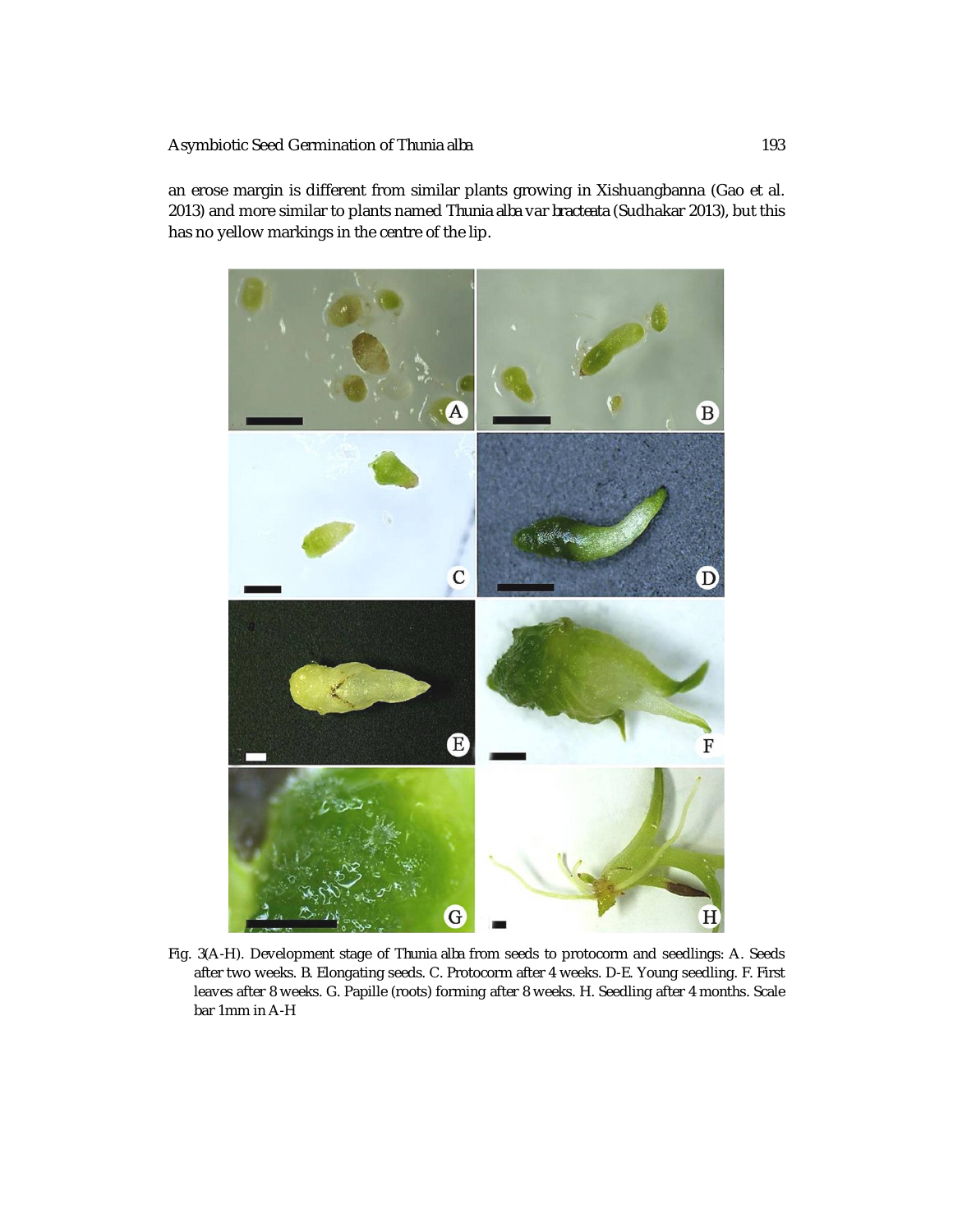| Medium                               | Percentage<br>germination<br>after 8 weeks | Number of<br>protocorm<br>after 4 weeks | Number of<br>protocorm<br>after 8 weeks | Seedling size<br>after 8 weeks<br>(mm) | Roots<br>formation<br>(Total) | Number of<br>leaves (if<br>present) |
|--------------------------------------|--------------------------------------------|-----------------------------------------|-----------------------------------------|----------------------------------------|-------------------------------|-------------------------------------|
| Knudson (KC)                         | $79.3 \pm 13.08a$                          | $5.06 \pm 4.76$                         | $117.36 \pm 27.58$                      | $0.87 + 0.27$                          | 3                             | $1.75 \pm 0.5$                      |
| Vacin & Went (VW) $69.39 \pm 13.04b$ |                                            | $8.28 + 7.26$                           | $77.01 + 13.04$                         | $1.00 + 0.21$                          | $\Omega$                      | ٠                                   |
| Mitra                                | $\star$                                    | $0 + 0$                                 | $102.90 + 30.28$                        | $1.46 \pm 0.46$                        | 20                            | $1.71 \pm 0.59$                     |
| MS Full                              | $77.3 \pm 9.51$ ac                         | $16.85 + 9.16$                          | $95.61 + 23.27$                         | $1.85 + 0.68$                          | 4                             | $1.79 \pm 0.92$                     |
| MS (1/2 strenght)                    | $73.8 + 16.51ab$                           | $25.58 + 20.51$                         | $108.05 + 39.93$                        | $1.20 + 0.32$                          | 6                             | $1.57 \pm 0.60$                     |
| MS (modified)                        | $59.75 \pm 17.60d$                         | $26.6 + 16.96$                          | $95.71 + 44.13$                         | $1.60 \pm 0.47$                        | 17                            | $1.97 \pm 0.69$                     |

**Table 1. Effect of different media on seed germination and seedling development of** *T. alba.*

\*Indicates counting of non-germinated seeds was not possible.

| Growth<br>regulator | Concen-<br>tration | Percentage<br>germination<br>after 8 weeks | Number of<br>protocorm | Number of<br>protocorm<br>after 4 weeks after 8 weeks | Seedling size<br>after 8 weeks<br>(mm) | Roots<br>formation leaves (if<br>(Total) | Number of<br>present) |
|---------------------|--------------------|--------------------------------------------|------------------------|-------------------------------------------------------|----------------------------------------|------------------------------------------|-----------------------|
| <b>CW</b>           | 10%                | 75.67±10.14ab                              | $21.05 \pm 8.25$       | $100.31 \pm 32.36$                                    | $1.00 \pm 0.24$                        | $\mathbf 0$                              | $1.12 \pm 0.35$       |
|                     | 20%                | $76.1 \pm 15.0a$                           | $15.03 \pm 6.04$       | $90.86 \pm 24.74$                                     | $0.98 \pm 0.32$                        | $\overline{2}$                           | $1.25 \pm 0.58$       |
|                     | 30%                | $60.88 \pm 18.14c$                         | $12.6 \pm 5.37$        | $64.61 \pm 29.31$                                     | $0.99 \pm 0.31$                        | 1                                        | $1.15 \pm 0.55$       |
| <b>BAP</b>          | $0.044 \mu M$      | $70.67 \pm 14.07ab$                        | $10.43 \pm 4.21$       | $70.65 \pm 16.10$                                     | $1.37 \pm 0.42$                        | 10                                       | $1.68 \pm 0.58$       |
|                     | $0.44 \mu M$       | $61.99 \pm 14.34c$                         | $5.03 \pm 2.87$        | $79.08 \pm 24.95$                                     | $1.22 \pm 0.81$                        | 2                                        | $1.20 \pm 0.42$       |
|                     | 4.4 $\mu$ M        | $66 \pm 14.36$ bc                          | $5.45 \pm 3.62$        | $68.25 \pm 18.24$                                     | $1.49 \pm 0.75$                        | 1                                        | $1.28 \pm 0.47$       |
|                     | $22 \mu M$         | $57.06 \pm 13.97c$                         | $3.76 \pm 2.63$        | $64.57 \pm 18.60$                                     | $0.83 \pm 0.24$                        | $\mathbf 0$                              | $1.10 \pm 0.32$       |
| Kn                  | $0.046 \mu M$      | $71.08 \pm 9.97ab$                         | $16.06 \pm 14.10$      | $84.03 \pm 14.82$                                     | $1.91 \pm 0.75$                        | 21                                       | $2.07 \pm 0.53$       |
|                     | $0.46 \mu M$       | $69.75 \pm 9.26b$                          | $27.10 \pm 22.47$      | $76.61 \pm 17.84$                                     | $1.62 \pm 0.71$                        | 19                                       | $2.41 \pm 0.50$       |
|                     | 4.6 $\mu$ M        | $70.38 \pm 8.63ab$                         | $6.44 \pm 4.87$        | $88.03 \pm 15.42$                                     | $1.17 \pm 0.60$                        | 12                                       | $1.81 \pm 0.60$       |
|                     | $23 \mu M$         | $69.29 \pm 10.02$ bd                       | $5.0 \pm 4.11$         | $88.92 \pm 22.45$                                     | $0.85 \pm 0.24$                        | 3                                        | $1.40 \pm 0.51$       |

Due to their specialized biology, it is difficult to germinate orchid seeds and obtain enough viable plantlets for re-introduction in the wild. Knudson (1922) made it possible for orchid seeds to be germinated asymbiotically and to produce plants for *ex situ* conservation. Asymbiotic seed germination can be an efficient way to reproduce orchids from seeds and overcome the problem of ectomycorrhizal association in the wild. This study shows that this technique is successful when applied on *Thunia alba* and is an essential tool to preserve the population and genetic diversity of this species. Similarly, a study of *in vitro* multiplication of *Thunia marshalliana* (Singh et al. 2014) also found the genus to respond well to asymbiotic seed germination. Though they found that modified MS and addition of 10% coconut water resulted in the best germination and addition of cytokinin had no effect. Here, it was also found that addition of coconut water was the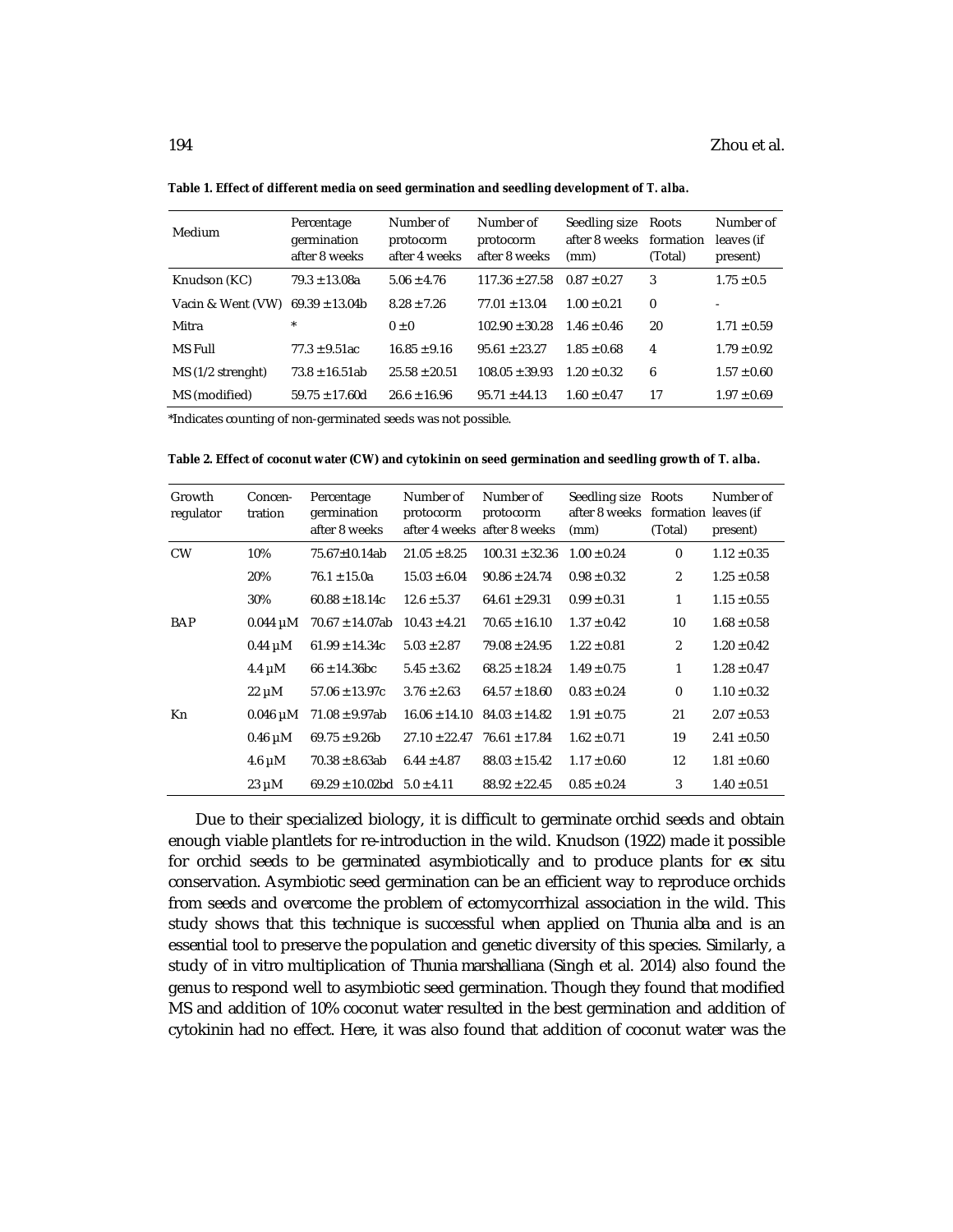most beneficial, but Knudson medium had a non-significant higher germination rate than modified MS. KC medium was first developed to increase germination success of orchids seeds (Curtis and Spoerl 1948) and often used for tropical epiphytic orchids (Arditti 1982). KC medium has little macro- and micro-salts and no vitamins.

Different media were chosen because their composition of mineral salts, nitrogen, organic compounds, and vitamin were different. Nitrogen concentration can influence orchid seed germination (Stewart and Kane 2006). Mitra, KC and VW contain inorganic sources of nitrogen whereas MS contains inorganic and organic sources of nitrogen (amino acid). All media showed good germination rate suggesting that both organic and inorganic source of nitrogen were used by the seeds. Nevertheless, addition of low concentration of CW increased germination success, suggesting addition of other organic compounds present in CW enhanced germination, as shown in several studies on orchid germination (Arditi and Ernst 1984).

There are some reports showing the inhibitory effects of various cytokinins on the asymbiotic germination of orchids (Stewart and Kane 2006). But other studies suggest plant growth regulators (PGR) have a positive effect on seed germination (Mathews and Rao 1980, Kishor et al. 2006). The production of auxin-like symbiotic fungus such as mycorrhizal *Rhizopogon roseolus* (Hadley and Harvais 1968) facilitates seed germination. This fact can explain the roles of exogenous plant growth regulators in asymbiotic seed germination (De Pauwet al. 1995, Lo et al. 2004). Present samples showed a better germination with 0.046 µM and 0.46 µM Kn but the other PGRs had no effect or were detrimental to the germination, showing that these act differently under different conditions.

In conclusion asymbiotic seed germination of *Thunia alba* can ensure a better production of large quantity of genetically diverse seedlings that can be used for *ex situ* conservation. With this experiment present authors obtained more than 100 plants in 8 months. However, the medium used for asymbiotic germination and seedling development requires more components than that for symbiotic germination, such as organic and inorganic available carbon sources as well as PGRs (Temjensangba and Deb 2005). Nitrogen as well as some cytokinin in the right concentration are essential to produce numerous and healthy seedlings.

It is hoped that using the right medium and suitable protocol for acclimatization will allow the gardeners to grow large quantity of genetically diverse *Thunia* that can be used for conservation project as well as promoting the importance of Karst in the evolution of orchids.

#### **Acknowledgment**

The present study was supported by the Horticulture Department, Xishuangbanna Tropical Botanical Garden, Chinese Academy of Science.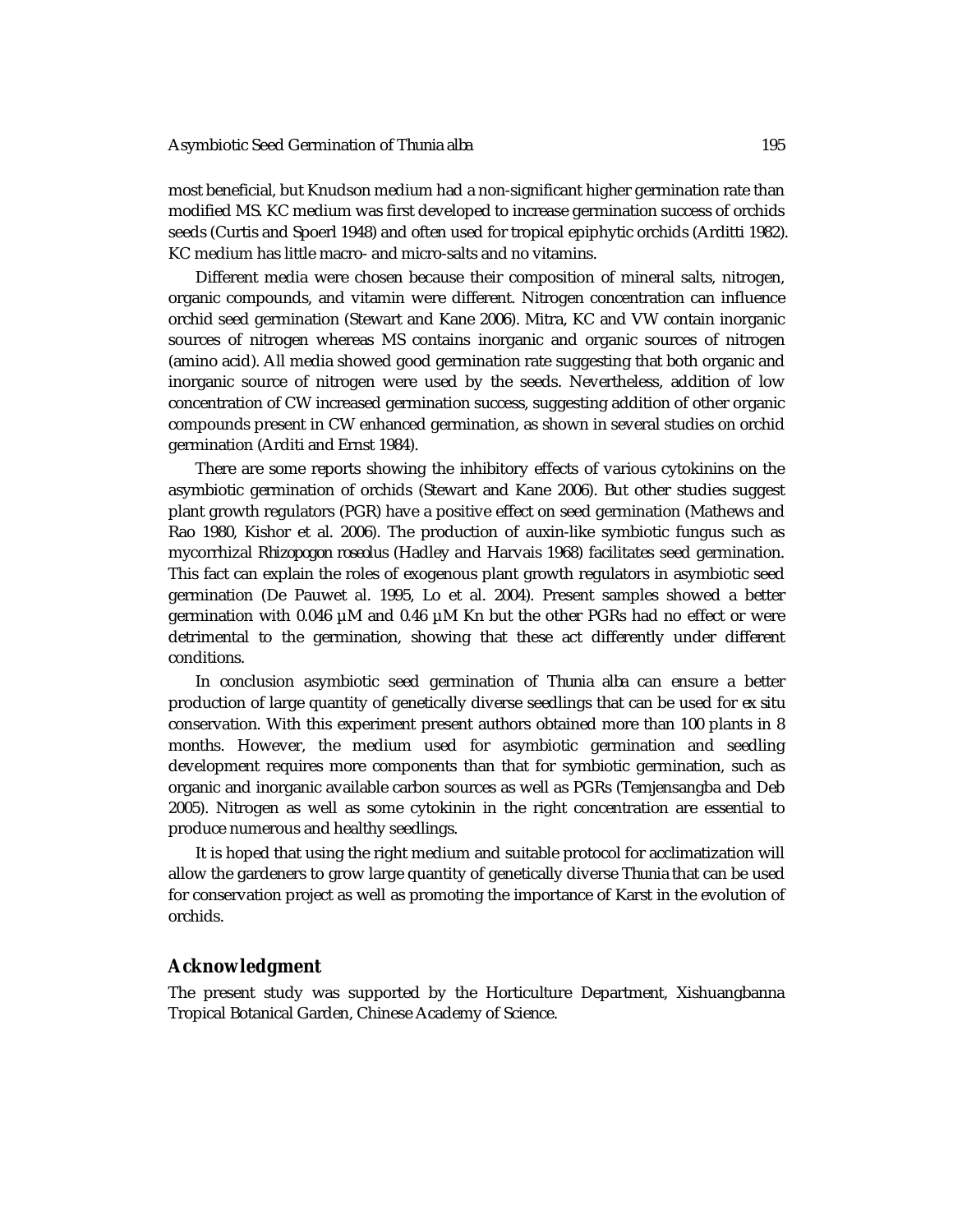### **References**

**Arditti J** (1967) Factor effecting the germination of orchid seeds. Bot. Rev. **33**: 1-97.

- **Arditti J** (1982) Orchid seed germination and seedling culture, A manual. *In:* Arditti J (ed.) Orchid biology: Reviews and perspectives. Vol. **2**. New York: Cornell University Press. pp. 243-293.
- **Arditti J** and **Ernst R** (1984) Physiology or germinating orchid seeds. *In:* Arditti J (ed.) Orchid biology: Reviews and perspectives Vol. **3**. New York: Cornell University Press, pp. 177-222.
- **Arditti J** and **Ernst R** (1993) Micropropagation of orchids. New York: John Wiley & Sons.
- **Chen QX** and **Wood JJ** (2009) *Thunia*. *In:* Raven PH, Wu ZY, Hong DY (eds.) Flora of China. Vol. **25**, Orchidaceae. Science Press, St. Louis, Missouri Botanical Garden Press, Beijing.
- **Curtis JT** and **Spoerl E** (1948) Studies on the nitrogen nutrition of orchid embryos, comparative utilization of nitrate and ammonium nitrogen. AOS **17**: 111.
- **De Pauw MA, Remphrey WR** and **Palmer CE** (1995) The cytokinin preference for *in vitro* germination and protocorms growth of *Cypripedium candidum.* Ann. Bot. **75**: 267-275.
- **Gao JY, Liu Q, Yu DL** and **Zhu B** (2013) Orchids of Xishuangbanna diversity and conservation. Tushu zai banna mu.
- **Hadley G** and **Harvais G** (1968) The effect of certain growth substances on asymbiotic germination and development of *Orchis purpurella*. New Phytol. **67**: 441-445.
- **Jualang AG, Devina D, Hartinie M, Sharon JS** and **Roslina J** (2014). Asymbiotic seed germination and seedling development of *Vanda dearie.* Malays. Appl. Bio. **43(2):** 25-3*.*
- **Kishor R, Sha Valli Khan PS** and **Sharma GJ** (2006). Hybridization and *in vitro* culture of an orchid hybrid *Ascocenda Kangla*. Sci.Hortic.**108**: 66-73.
- **Knudson L** (1922) Non-symbiotic germination of orchid seeds. Bot. Gaz.**73**: 1-25.
- **Knudson L** (1946). A new nutrient solution for the germination of orchid seed. AOS **15**:214-217.
- **Li L, Ye DP, Niu M, Yan HF, Wen TL** and **Li SJ** (2015) *Thuniopsis*: A new orchid genus and phylogeny of the tribe Arethuseae (Orchidaceae). PLoS ONE **10**(8):
- **Lo SF, Satish MN, Kuo CL, Chen CL** and **Tsay HS** (2004) Asymbiotic germination of immature seeds, plantlets development and *ex vitro* establishment of plants of *Dendrobium tosaense* makin O-A medicinally important orchid. In Vitro Cell Dev-Pl **40(5):** 528-535.
- **Mathews VH** and **Rao PS** (1980) *In vitro* multiplication of *Vanda* hybrids through tissue culture technique. Plant Sci. Lett. **17(3):** 383-389.
- **Mitra GC, Prasad RN** and **Roychoudhary A** (1976) Inorganic salt and differentiation or protocorms in seed callus of an orchid (*Dendrobium fimbriatum*) and correlated changes in its free acid content. Indian J. Exp. Biol. **14**: 350-351.
- **Murashige T** and **Skoog F** (1962) A revised medium for rapid growth and bioassays with tobacco tissue cultures. Physiol. Plant. **15**: 473-497.
- **Roy AR, Patel RS, Patel VV, Sajeev S** and **Deka BC** (2011) Asymbiotic seed germination, mass propagation and seedling development of *Vanda coerulea* Griff ex. Lindl. (Blue *Vanda*): An *in vitro* protocol for an endangered orchid'. Sci. Hortic. **128**: 325-331.
- **Seidenfaden G** (1986) Orchid genera in Thailand XIII. Epidendroid genera. Opera Bot. **89**: 10-15.
- **Singh M, Kumaria S** and **Tandon P** (2014) *In vitro* multiplication of *Thunia marshalliana* Rcbh. through mature seeds and pseudonodes. Indian J. Biotechnol. **13**: 268-273.
- **Snedecor GW** and **Cochran WG** (1989) Statistical methods. Iowa University Press, Iowa, USA.